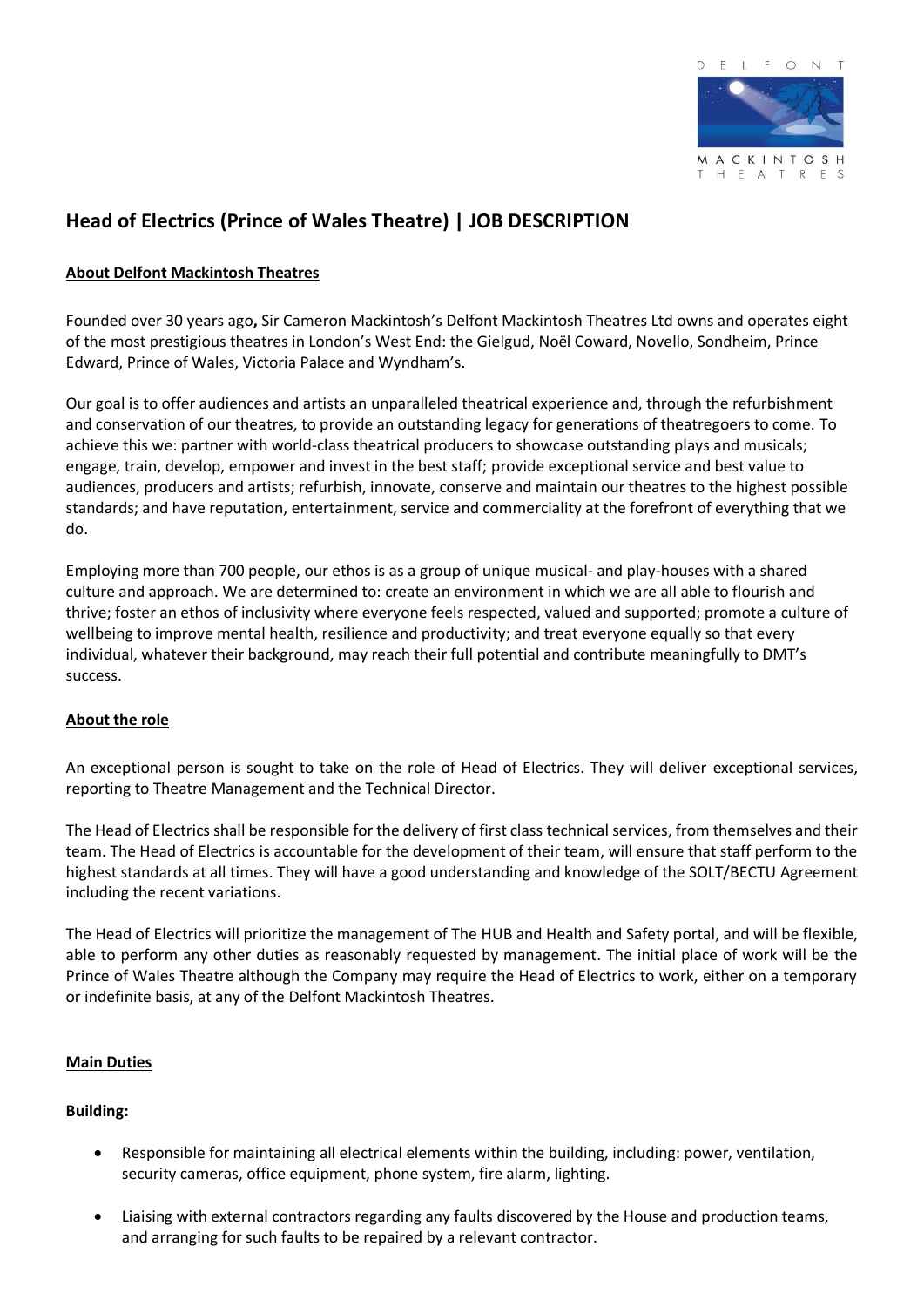

- Monitoring the budget for the electrics department; obtaining quotes and prioritising work.
- In conjunction with Theatre Management the Head of Electrics is responsible for ordering the materials and services required in accordance with the Company's approved procedures.
- To ensure that PAT Testing is carried out on a regular, agreed basis as per the DMT PAT Testing Policy.
- In conjunction with Theatre Management the Head of Electrics is responsible for the prevention of Legionella, in accordance with the Company's Water Hygiene Manual.
- Accurately record reactive maintenance jobs on CAFM, and ensure reactive and PPM work orders are effectively completed. Also to arrange training for new staff on how to use the system.
- To monitor compliance and maintain accurate records of certificates on the DMT Health and Safety Portal. Also, to review and implement any recommendations following inspections.
- To carry out building checks and assist with contractor access as required, ensuring the Theatre is maintained to the highest standard.
- Facilitating access and managing contractors on site for contracted works/maintenance to building services including; Mechanical, Electrical & Plumbing services, and general building lighting systems.

#### **Production Hires:**

- Responsibility, in relation to the stage electrical systems and areas, for the safe and efficient get-in, fit-up and get-out of all productions.
- Responsibility for the operation and maintenance of all stage in house and show equipment, as required by the production.
- When required will programme the lighting boards and carry out show cues as Board Operator during performances.
- Maintaining the look, standards and technical requirements of the show, in conjunction with the producer's representatives.
- Attend production meetings and assist with technical site visits as needed.
- To assist in facilitating the production's schedules and estimate crew costings.
- To provide technical assistance and support for outside hires and for in-house special events. To organise staffing and provide costs for external hires in the most cost effective way, and liaise with management regarding client requirements and facilitate all meetings concerning any hire.
- To lead by example and deliver the highest standards of customer service at all times.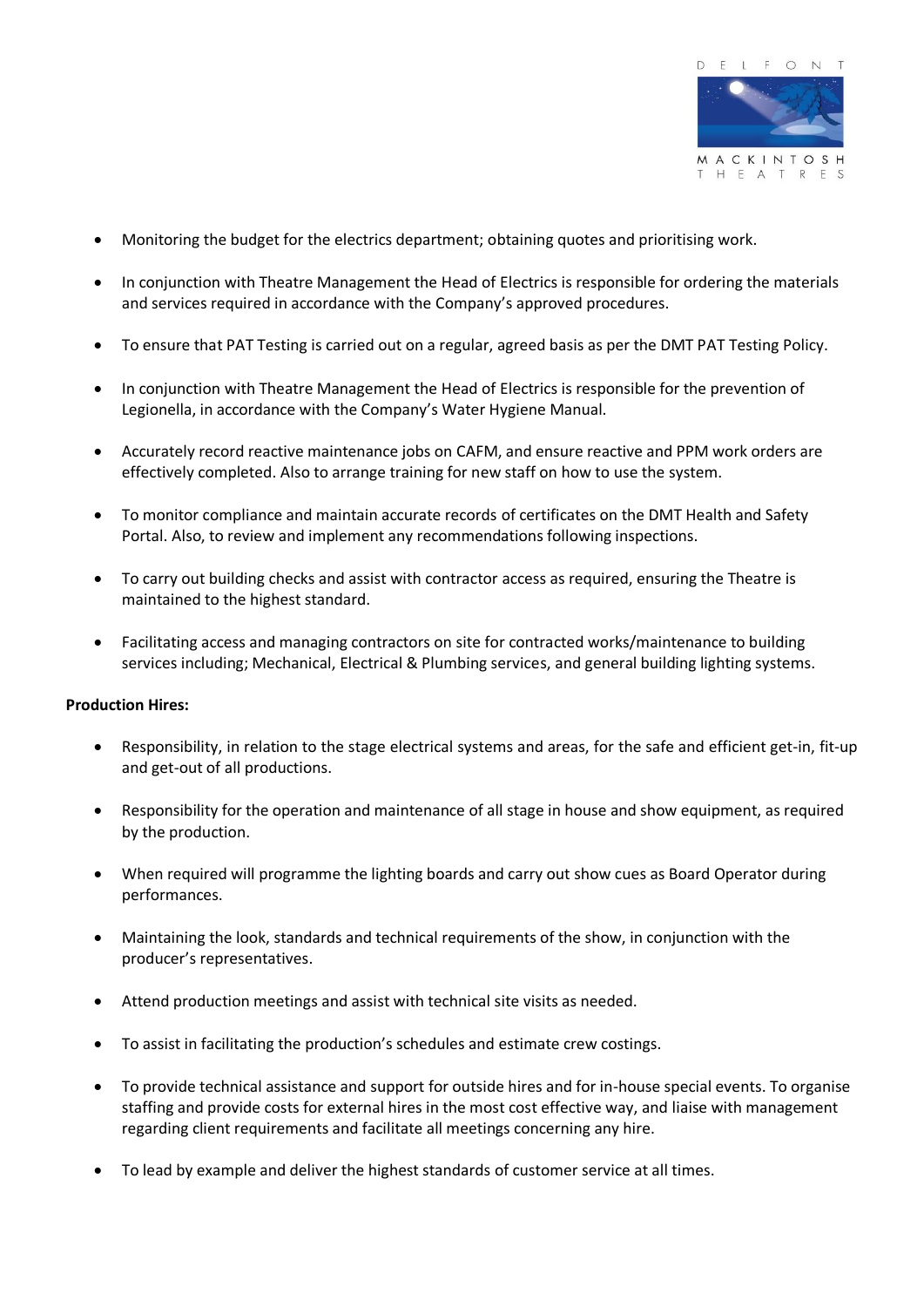

# **Staff:**

- To recruit, train, appraise and manage the team's performance in line with DMT practices. To ensure that business and departmental objectives are achieved throughout the team.
- To ensure that staff are kept fully up to date with technical procedures and working practices through a structured training programme. To work with the Theatre Management in ensuring this programme is maintained and periodically reviewed.
- To manage The HUB and attend training courses as required in order to maintain or acquire new skills for further self-development, and the development of your team.
- Co-ordinate team time sheets and rotas and prepare timesheets for payroll within the timescale set by management as required. Ensure the adequate scheduling of show crew to service the stage lighting and audio operational needs of the theatre in line with agreed parameters.
- Co-ordinate staffing for holiday cover and days off effectively to minimise overtime costs to the producer and DMT.
- To facilitate work experience and apprenticeships.

### **Health and Safety:**

- To manage the DMT Health and Safety portal.
- To adhere to all Health and Safety procedures and Council Licensing guidelines, and to comply with DMT's Health and Safety policy as required by law and to minimise the risk of injury and accidents.
- To ensure that Risk Assessments and Method Statements are carried out, reviewed on a regular and agreed basis, and that these are followed.
- To ensure compliance and all COSHH is up to date, and to keep informed of all the latest health and safety training.
- To carry out show change and other site inductions and deliver tool box talks to visiting contractors and production staff, as required.

#### **Person Specification**

#### **Essential:**

- Significant experience as a Senior Venue Technician.
- Experience with production lighting, show turn overs, lighting desks, projection and video.
- Detailed knowledge of electrical building duties and building maintenance.
- Strong leadership ability which has developed highly successful and motivated teams of technicians and performance staff.
- Proven experience in managing staff (including creation of rotas, monitoring costs and providing training).